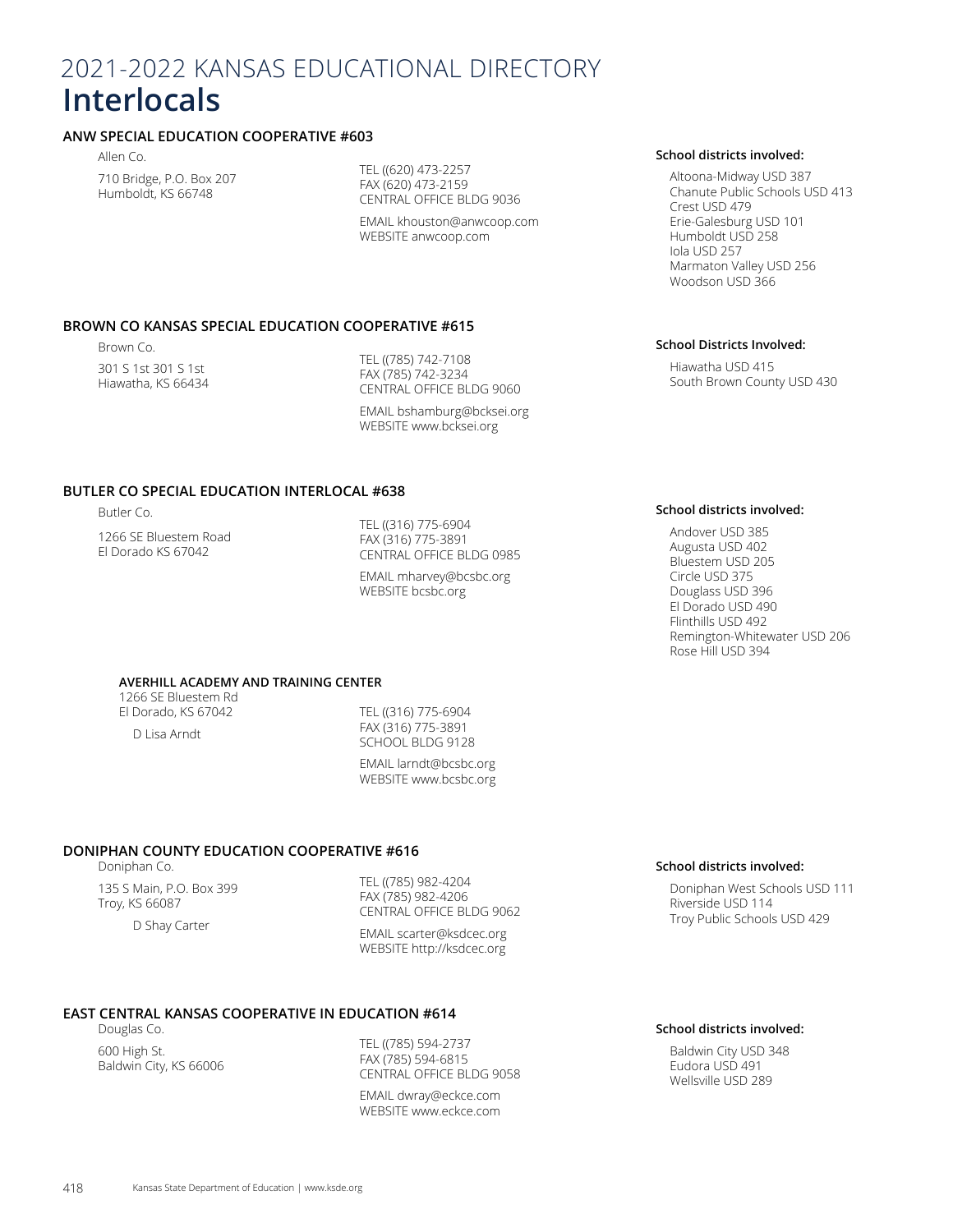# **HIGH PLAINS EDUCATIONAL COOPERATIVE #611**

Grant Co.

621 E. Oklahoma Ulysses, KS 67880 D Shelly Harris TEL ((620) 356-5577 FAX (620) 356-5522 CETNRAL OFFICE BLDG 9052

EMAIL sharris@hpec611.net WEBSITE http://www.hpec611.net

#### **School districts involved:**

Copeland USD 476 Deerfield USD 216 Elkhart USD 218 Greeley County USD 200 Holcomb USD 363 Hugoton Public Schools USD 210 Lakin USD 215 Leoti USD 467 Montezuma USD 371 Moscow Public Schools USD 209 Rolla USD 217 Satanta USD 507 Scott County USD 466 Stanton County USD 452 Sublette USD 374 Syracuse USD 494 Ulysses USD 214

### **LEARNING CONSORTIUM EDUCATION COOPERATIVE #631**

Harvey Co. 109 S. Main Canton, KS 67428

TEL ((620) 628-4901 FAX (620) 628-4380 CENTRAL OFFICE BLDG 9080

EMAIL struberj@usd419.org WEBSITE www.usd419.org

# **MARION COUNTY SPECIAL EDUCATION #617**

Marion Co. 1500 E. Lawrence Marion, KS 66861-1112

TEL ((620) 382-2858 FAX (620) 382-2063 CENTRAL OFFICE BLDG 9064

EMAIL kspittles@mcsec.org WEBSITE www.mcsec.org

# **NORTH CENTRAL KANSASSPECIAL EDUCATION COOPERATIVE INTERLOCAL #636**

Phillips Co.

205 F Street P.O. Box 369 Phillipsburg, KS 67661-0369 TEL ((785) 543-2149 FAX (785) 543-6654 CENTRAL OFFICE BLDG 9094

EMAIL dreha@ncksec.net WEBSITE www.ncksec.net

#### **School districts involved:**

Canton-Galva USD 419 Goessel USD 411 Hesston USD 460 Moundridge USD 423

#### **School districts involved:**

Centre USD 397 Durham-Hillsboro-Lehigh USD 410 Goessel USD 411 Marion Florence USD 408 Peabody Burns USD 398

#### **School districts involved:**

Logan USD 326 Northern Valley USD 212 Norton Community Schools USD 211 Osborne County USD 392 Palco USD 269 Paradise USD 399 Phillipsburg USD 325 Plainville USD 270 Smith Center USD 237 Stockton USD 271 Thunder Ridge USD 110

# **RENO COUNTY EDUCATION COOPERATIVE #610**

Reno Co. 2500 E 30th Ave. Hutchinson, KS 67502-1261

TEL ((620) 663-7178 FAX (620) 663-1275 CENTRAL OFFICE BLDG 9050 EMAIL info@rcec610.com WEBSITE www.rcec610.com

### **School districts involved:**

Buhler USD 313 Fairfield USD 310 Haven USD 312 Nickerson USD 309 Pretty Prairie USD 311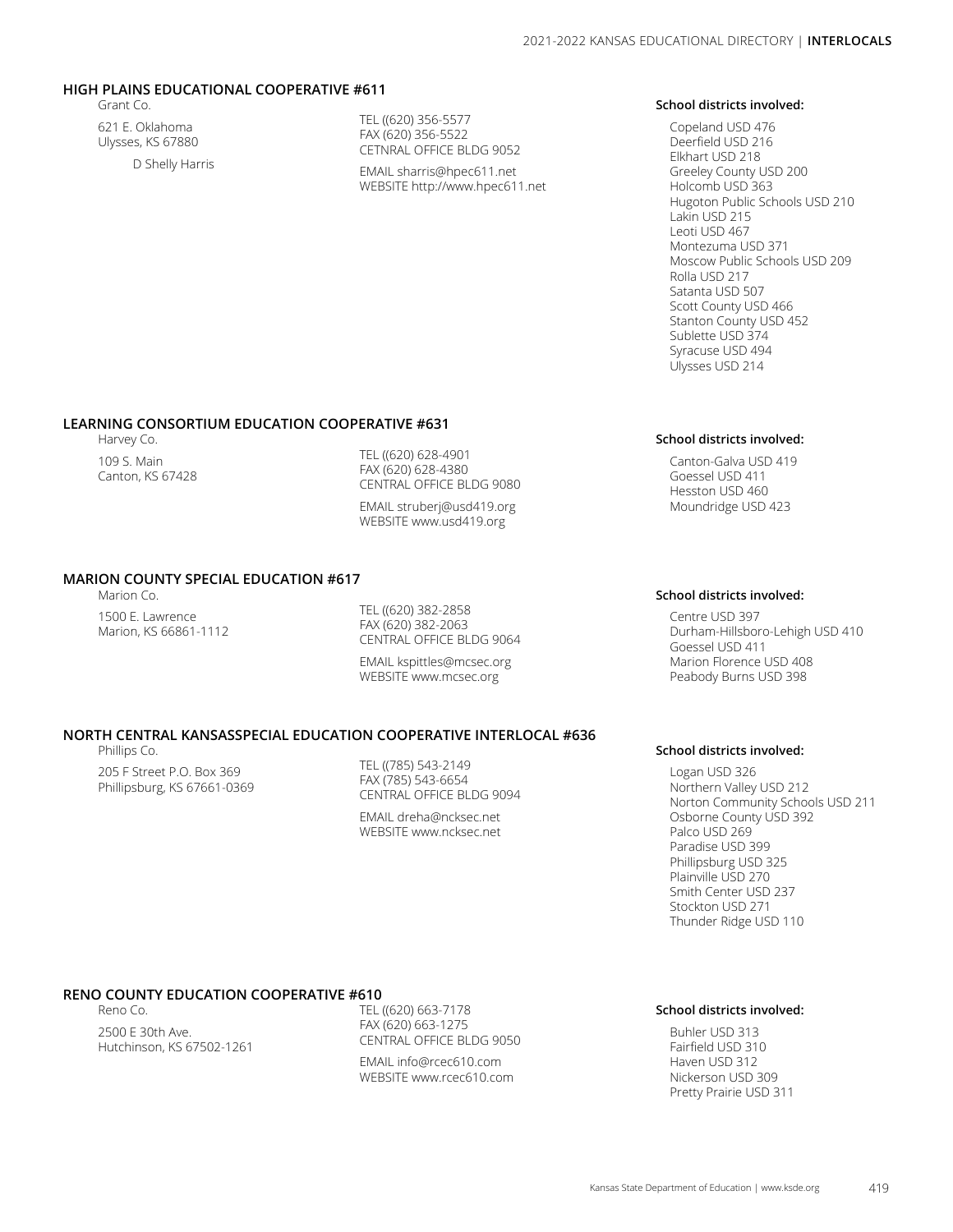### **SOUTH CENTRAL KANSAS SPECIAL EDUCATION COOPERATIVE #605**

Pratt Co.

412 Sandy Lane Pratt, KS 67124-8458 D Bob Diepenbrock TEL ((620) 672-7500 FAX (620) 672-7501 CENTRAL OFFICE BLDG 9040

EMAIL bdiepenbrock@scksec.com WEBSITE www.scksec.com

#### **School districts involved:**

Anthony-Harper USD 361 Attica USD 511 Barber County North USD 254 Comanche County USD 300 Cunningham USD 332 Haviland USD 474 Kingman-Norwich USD 331 Kiowa County USD 422 Lewis USD 502 Macksville USD 351 Pratt USD 382 Skyline Schools USD 438 South Barber USD 255 St. John-Hudson USD 350 Stafford USD 349

**School districts involved:** Baxter Springs USD 508 Cherokee USD 247 Chetopa-St Paul USD 505 Columbus USD 493

Galena USD 499 Girard USD 248 Labette County USD 506 Northeast USD 246 Oswego USD 504 Pittsburg USD 250 Riverton USD 404 Uniontown USD 235

**School districts involved:**

Frontenac Public Schools USD 249

#### **SOUTHEAST KANSAS (SEK) SPECIAL EDUCATION INTERLOCAL #637**

Crawford Co.

400 N. Pine Pittsburg, KS 66762-5318 TEL ((620) 235-3180 FAX (620) 235-3184 CENTRAL OFFICE BLDG 9095

EMAIL greg@sekconnection.com WEBSITE www.sekconnection.com

# **SOUTHWEST KANSAS AREA COOPERATIVE #613**

Ford Co.

2112 First Avenue, Suite 252 Dodge City, KS 67801

TEL ((620) 371-1061 FAX (620) 227-1767 CENTRAL OFFICE BLDG 9056

EMAIL twynn@skacd.org WEBSITE www.skacd.com

Ashland USD 220 Bucklin USD 459 Cimarron-Ensign USD 102 Dighton USD 482 Dodge City USD 443 Fowler USD 225 Hodgeman County Schools USD 227 Ingalls USD 477 Kismet-Plains USD 483 Meade USD 226 Minneola USD 219 Ness City USD 303 Spearville USD 381 Western Plains USD 106

#### **SUMNER COUNTY EDUCATIONAL SERVICES #619**

Sumner Co.

2612 North A St. Wellington, KS 67152

D Hannah Hemberger

TEL ((620) 326-8935 FAX (620) 326-6496 CENTRAL OFFICE BLDG 9068 EMAIL hhemberger@d619.org WEBSITE www.d619.org

#### **School districts involved:**

Argonia Public Schools USD 359 Belle Plaine USD 357 Caldwell USD 360 Oxford USD 358 South Haven USD 509